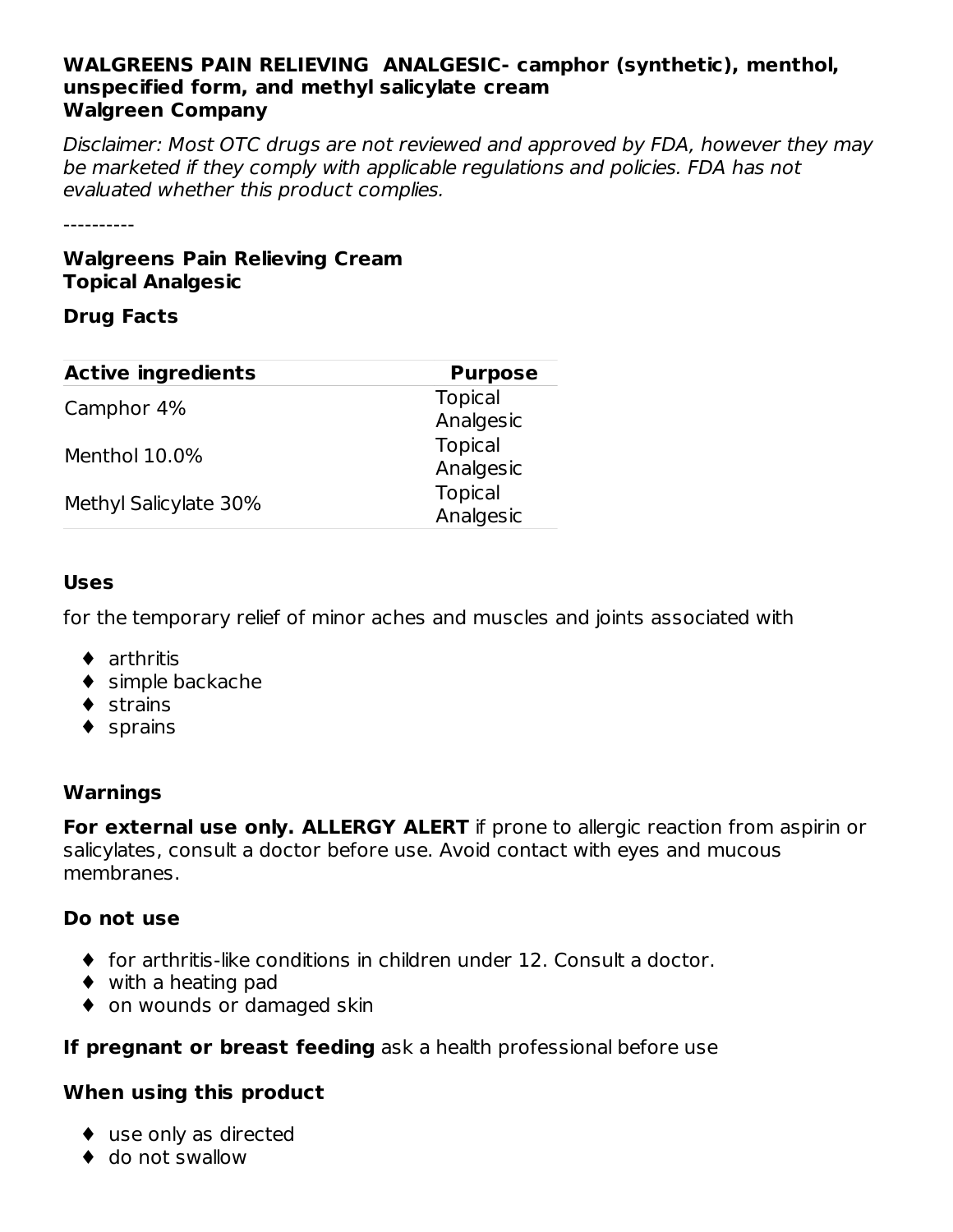◆ do not bandage tightly

#### **Stop use and consult a doctor if**

♦ condition worsens or pain lasts for more than 7 days or clear up and occur again within a few days

**Keep out of reach of children**. If swallowed, get medical help or contact a Poison Control Center (1-800-222-1222) right away.

#### **Directions**

♦ Adults and children 12 years of age and older: apply to affected area not more than 3 or 4 times daily. Children under 12 years of age: consult a doctor

#### **Other information**

Store at room temperature

#### **Inactive ingredients**

Carbomer, Disodium EDTA, Glyceryl Stearate SE, Lanolin, Polysorbate 80, Potassium Hydroxide, Stearic Acid, Triethanolamine, Water.

#### **Questions or comments?**

**1-800-925-4733**

**DISTRIBUTED BY: WALGREEN CO. 200 WILMOT RD., DEERFIELD, IL 60015**

#### **PRINCIPAL DISPLAY PANEL - 113 g Tube Carton**

**Walgreens** 

Compare to Ultra Strength  $\mathsf{BENGAY}^\circledR$  active ingredients $^{\dag\dag}$ 

Pain Relieving Cream

CAMPHOR 4% / MENTHOL 10% / METHYL SALICYLATE 30% / TOPICAL ANALGESIC

ULTRA STRENGTH

NON-GREASY • Relief from minor arthritis.

backache, muscle & joint pain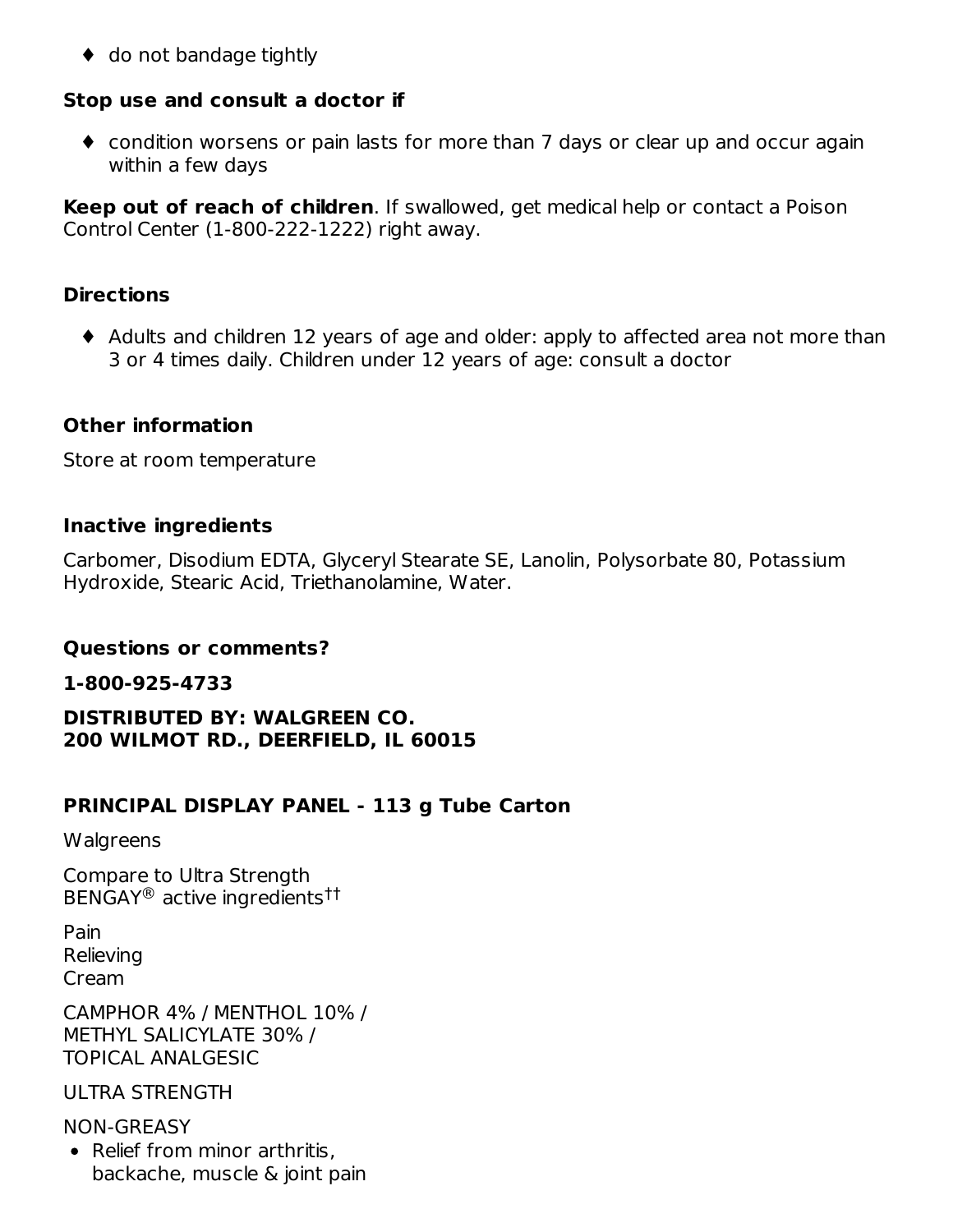NET WT 4 OZ (113 g)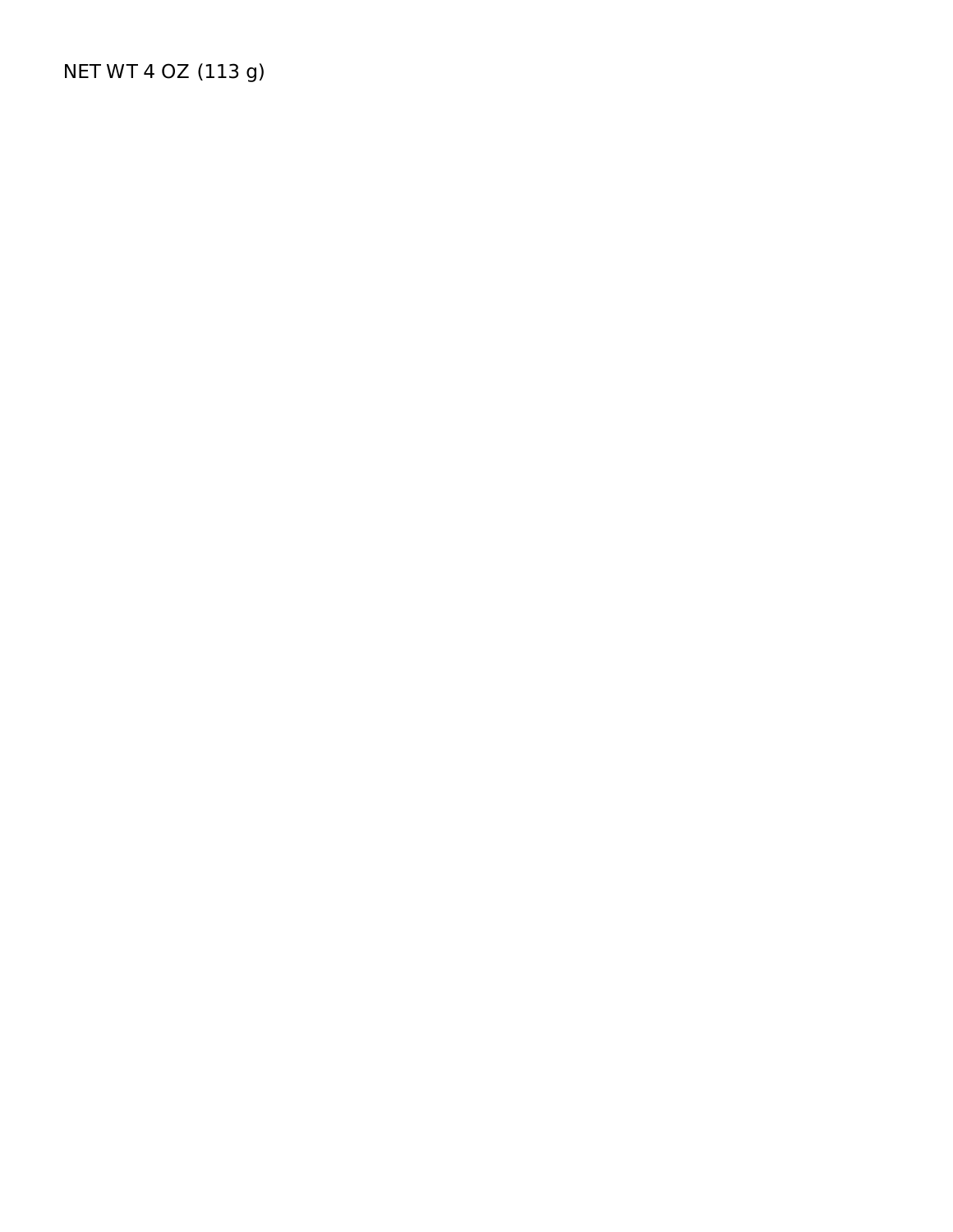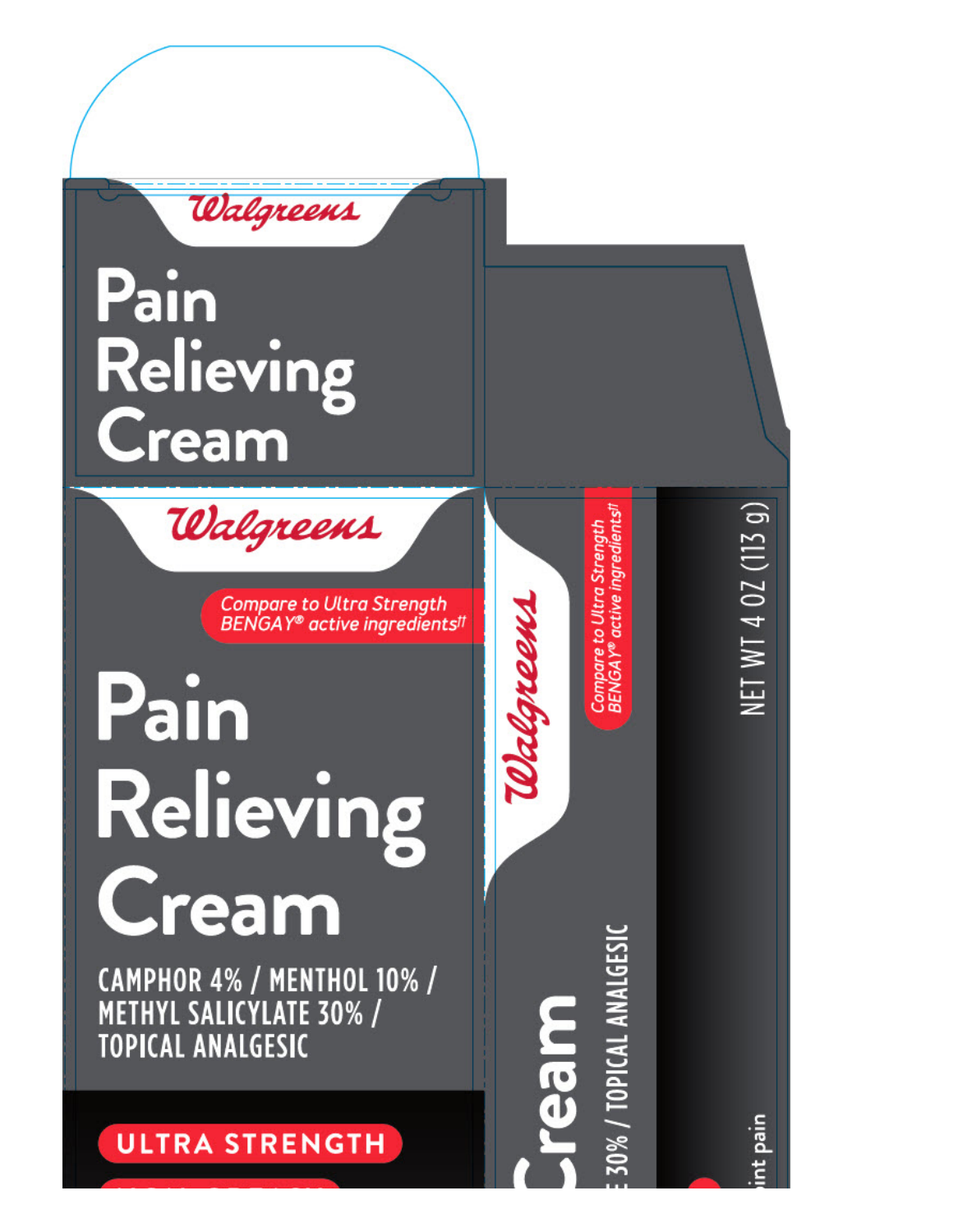## **NON-GREASY**

• Relief from minor arthritis,<br>backache, muscle & joint pain

• Relief from minor arthritis, backache, muscle  $\&$  jo

**NON-GREASY** 

ULTRA STRENGTH

**METH** 

AMPHOR 4% / MENTHOL 10% ,

**Pain Relievi** 

# NET WT 4 0Z (113 g)

| <i><b>Drug Facts</b></i>  |                |
|---------------------------|----------------|
| <b>Active ingredients</b> | <b>Purpose</b> |
|                           |                |
|                           |                |
|                           |                |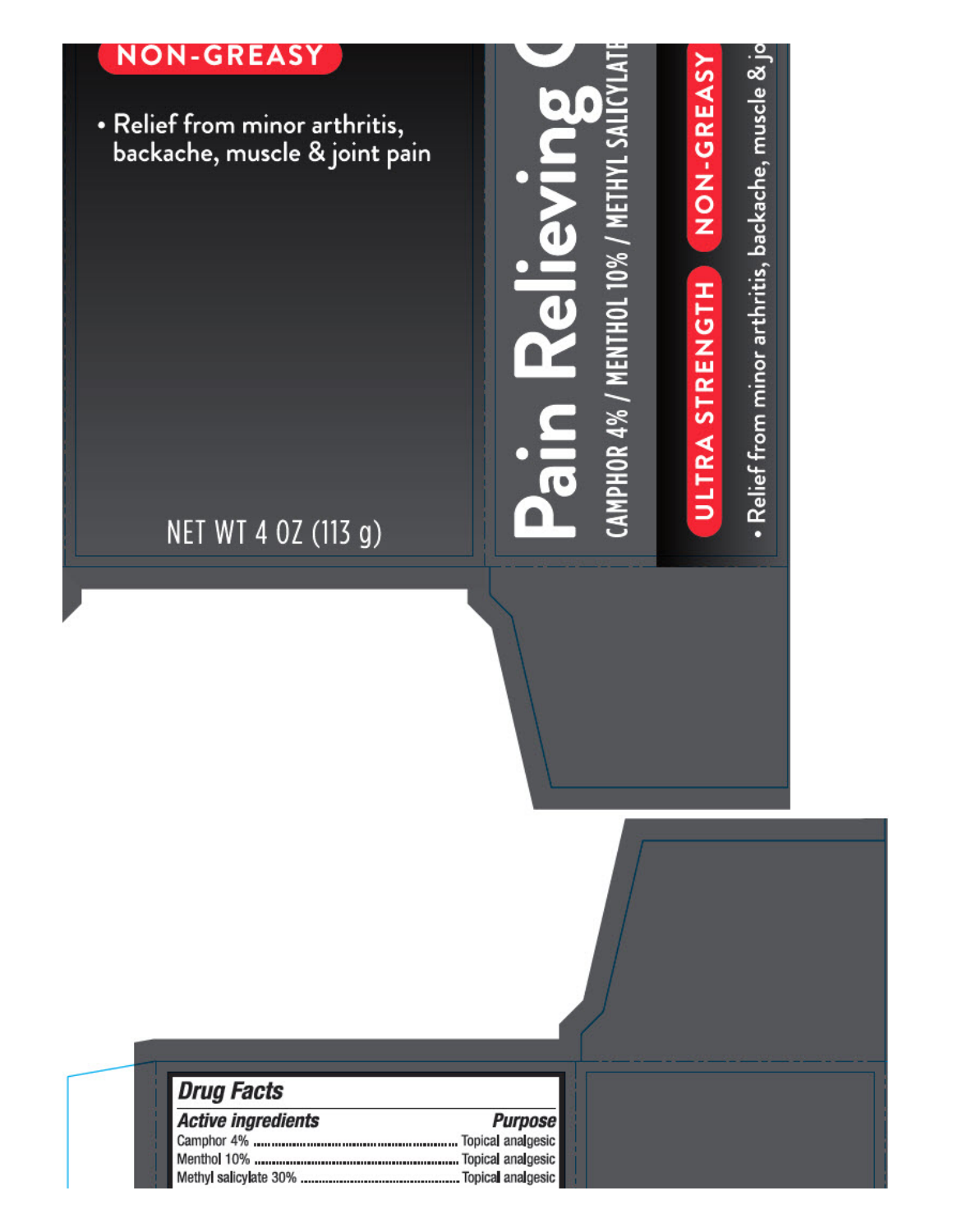**Uses** For temporary relief of minor aches and pains of muscles and joints associated with . arthritis . simple backache . strains • sprains • bruises

#### **Warnings**

For external use only. ALLERGY ALERT if prone to allergic reaction from aspirin or salicylates, consult a doctor before use. Avoid contact with the eyes and mucous membranes.

Do not use . for arthritis-like conditions in children under 12. Consult a doctor. . with a heating pad . on wounds or damaged skin

If pregnant or breast-feeding ask a health professional before use

When using this product • use only as directed • do not swallow . do not bandage tightly

Stop use and ask a doctor . if condition worsens, or if symptoms persist for more than 7 days or clear up and occur again within a few days

Keep out of reach of children. If swallowed, get medical help or contact a Poison Control Center (1-800-222-1222) right away.

**Directions** Adults and children 12 years of age and older: Apply to affected area not more than 3 to 4 times daily. Children under 12 years of age: consult a doctor.

**Other information** Store at room temperature

**Inactive ingredients** carbomer, disodium EDTA, glyceryl stearate SE, lanolin, polysorbate 80, potassium hydroxide, stearic acid, triethanolamine, water

Questions or comments? 1-800-925-4733

<sup>1</sup>Walgreens Pharmacist Survey

IT his product is not manufactured or distributed by<br>Johnson & Johnson, the owner of the registered trademark Ultra Strength BENGAY®.





PRODUCT NOT TESTED ON ANIMALS.



PHARMAC/S





Health expertise you rely on™

ORG0220-F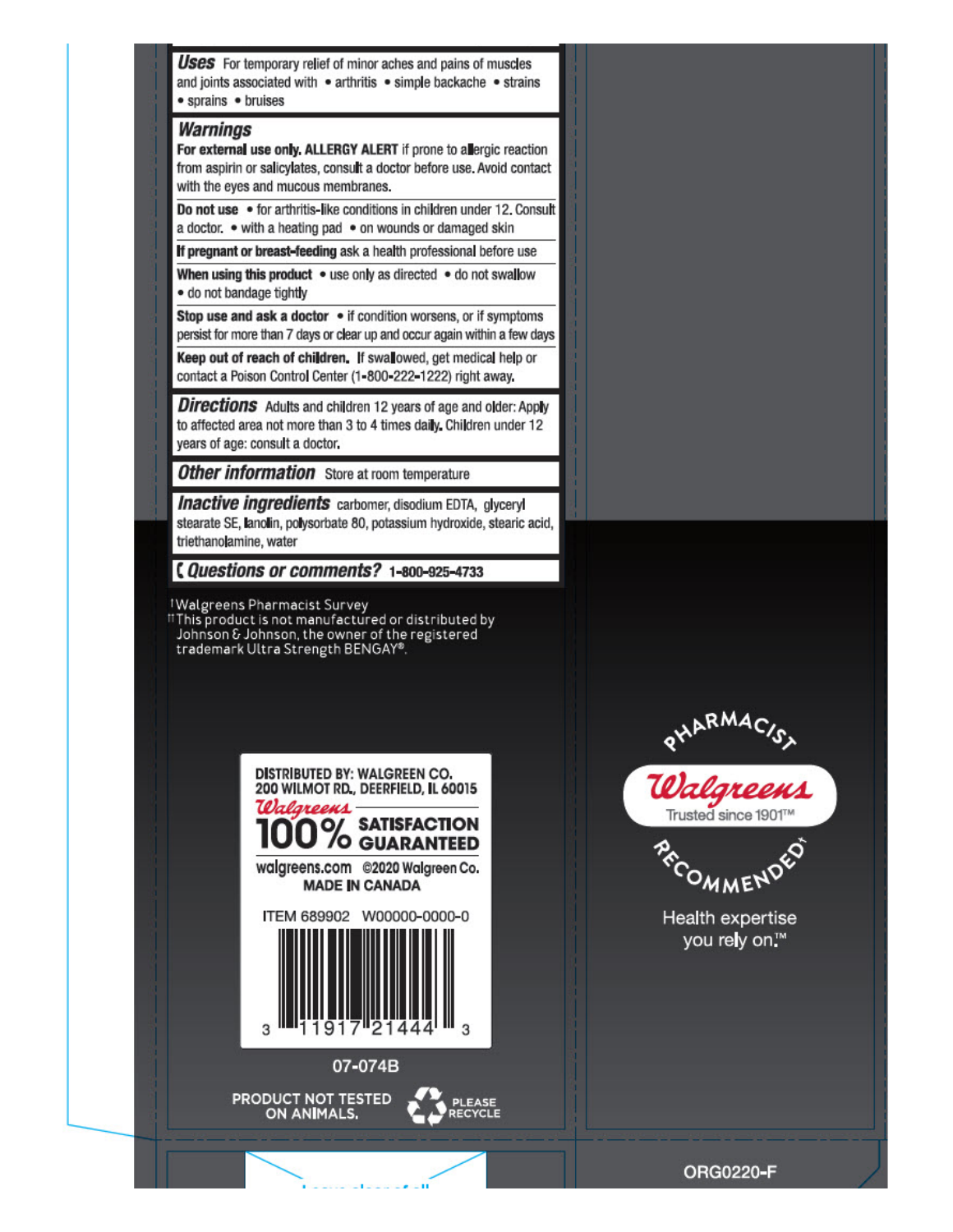

### **WALGREENS PAIN RELIEVING ANALGESIC**

camphor (synthetic), menthol, unspecified form, and methyl salicylate cream

#### **Product Information**

| <b>Product Type</b>            | HUMAN OTC DRUG | <b>Item Code (Source)</b> | NDC:0363-1199 |
|--------------------------------|----------------|---------------------------|---------------|
| <b>Route of Administration</b> | <b>TOPICAL</b> |                           |               |

#### **Active Ingredient/Active Moiety**

| <b>Ingredient Name</b>                                                                        | <b>Basis of Strength Strength</b> |                                                               |
|-----------------------------------------------------------------------------------------------|-----------------------------------|---------------------------------------------------------------|
| CAMPHOR (SYNTHETIC) (UNII: 5TJD82A1ET) (CAMPHOR (SYNTHETIC) -<br>UNII:5TJD82A1ET)             | CAMPHOR (SYNTHETIC)               | $\begin{array}{r} 40 \text{ mg} \\ \text{in 1 g} \end{array}$ |
| MENTHOL, UNSPECIFIED FORM (UNII: L7T10EIP3A) (MENTHOL, UNSPECIFIED<br>FORM - UNII:L7T10EIP3A) | MENTHOL,<br>UNSPECIFIED FORM      | $100 \text{ mg}$<br>in $1g$                                   |
| Methyl Salicylate (UNII: LAV5U5022Y) (SALICYLIC ACID - UNII:0414PZ4LPZ)                       | Methyl Salicylate                 | 300 mg<br>in $1q$                                             |

#### **Inactive Ingredients**

| <b>Ingredient Name</b>                                           | <b>Strength</b> |  |  |  |  |
|------------------------------------------------------------------|-----------------|--|--|--|--|
| <b>CARBOMER HOMOPOLYMER, UNSPECIFIED TYPE (UNII: 0A5MM307FC)</b> |                 |  |  |  |  |
| <b>EDETATE DISODIUM (UNII: 7FLD91C86K)</b>                       |                 |  |  |  |  |
| <b>Glyceryl Stearate SE (UNII: FCZ5MH785I)</b>                   |                 |  |  |  |  |
| Lanolin (UNII: 7EV65EAW6H)                                       |                 |  |  |  |  |
| <b>Polysorbate 80 (UNII: 60ZP39ZG8H)</b>                         |                 |  |  |  |  |
| Potassium Hydroxide (UNII: WZ H3C48M4T)                          |                 |  |  |  |  |
| <b>Stearic Acid (UNII: 4ELV7Z65AP)</b>                           |                 |  |  |  |  |
| <b>TROLAMINE</b> (UNII: 903K93S3TK)                              |                 |  |  |  |  |
| Water (UNII: 0590F0KO0R)                                         |                 |  |  |  |  |